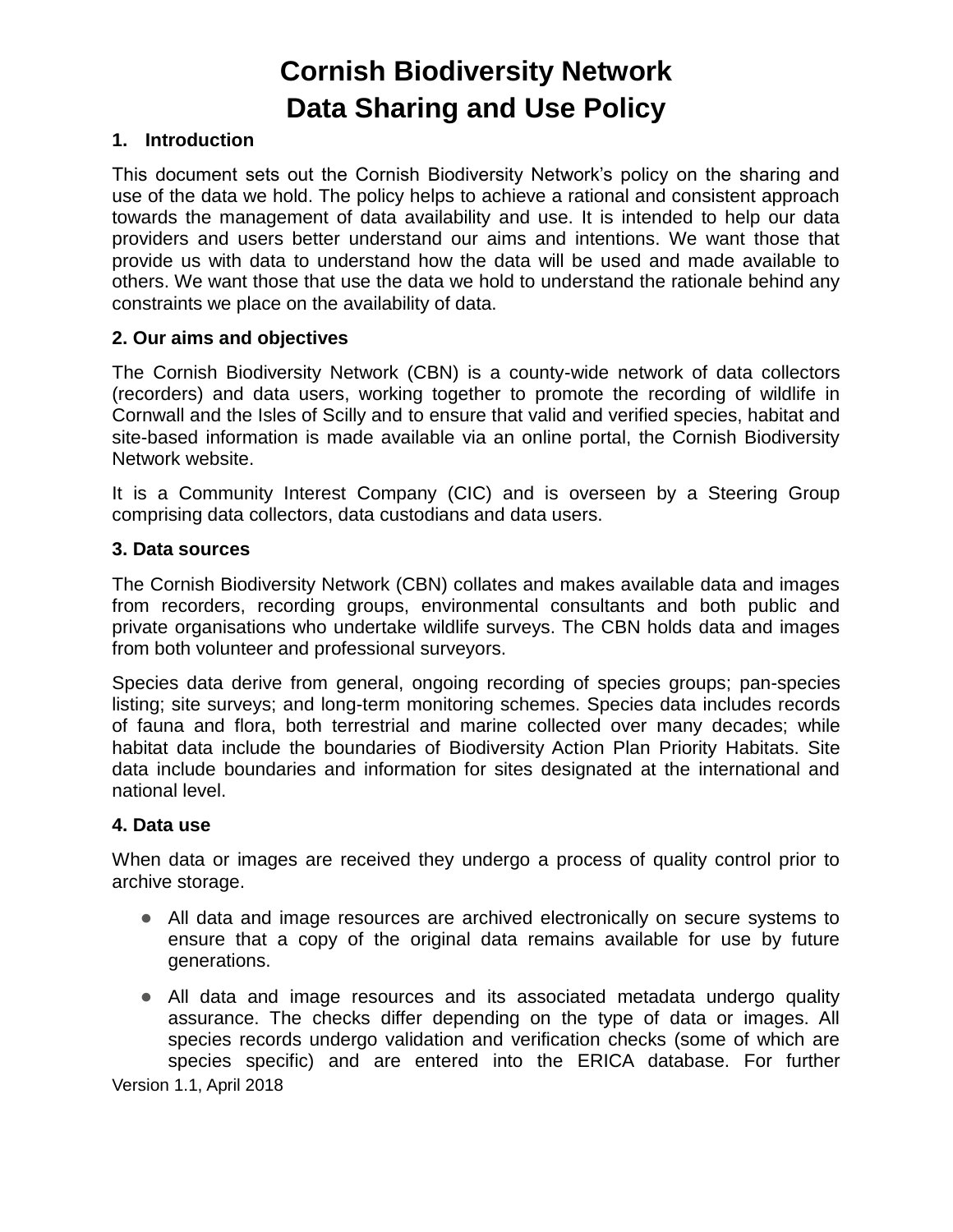information view our quality control, metadata standard, validation, and verification information.

• The CBN may copy data / image files to different formats to ensure present accessibility and as hardware or software changes in the future.

# **5. Data sharing**

The Cornish Biodiversity Network (CBN) is committed to promoting the use of the wildlife-related data collected and collated in Cornwall and the Isles of Scilly. The CBN believes that wildlife data resources should be available for widespread use in not-forprofit decision making, research, education and other public-benefit purposes. To this end, CBN makes data held on the ERICA database, along with habitat and designated site data and their associated metadata freely available over the World Wide Web, in order to contribute to the local and national resource of environmental data. The data are currently available on-line for use in not-for-profit decision-making, research, education and other public benefit purposes, free of charge at a four-figure Ordnance Survey grid reference resolution.

The CBN also aims to provide the data and metadata it holds to the National Biodiversity Network (NBN) for public use. However, there may be some circumstances in which, as a responsible data custodian, the CBN may need to restrict access to all or part of some data resources. Whenever restrictions are applied the justification and rationale behind the decision are documented and made available.

Reasons why the CBN might restrict access to data holding are:

- If the release of certain data is likely to increase the risk of environmental damage or put particularly sensitive species at risk.
- If the release of data is likely to jeopardise the supply of data and collation of future data resources. The CBN is a data collator and custodian and does not own the data resources held. Data providers support our data sharing and use policy but are under no obligation to share their data with you through us.
- If the data provider has requested that certain data or information is withheld. For example, where data may be commercially sensitive, or where the data is under preparation prior to publication. The restriction may be permanent or temporary depending on the restrictions agreed with the data provider.
- If the data contains personal information. Information held by the CBN is managed in accordance with the Data Protection Act 1998. Personal data will be managed in accordance with our published privacy statement. Personal information may be removed from the data resources that we make available.

Version 1.1, April 2018